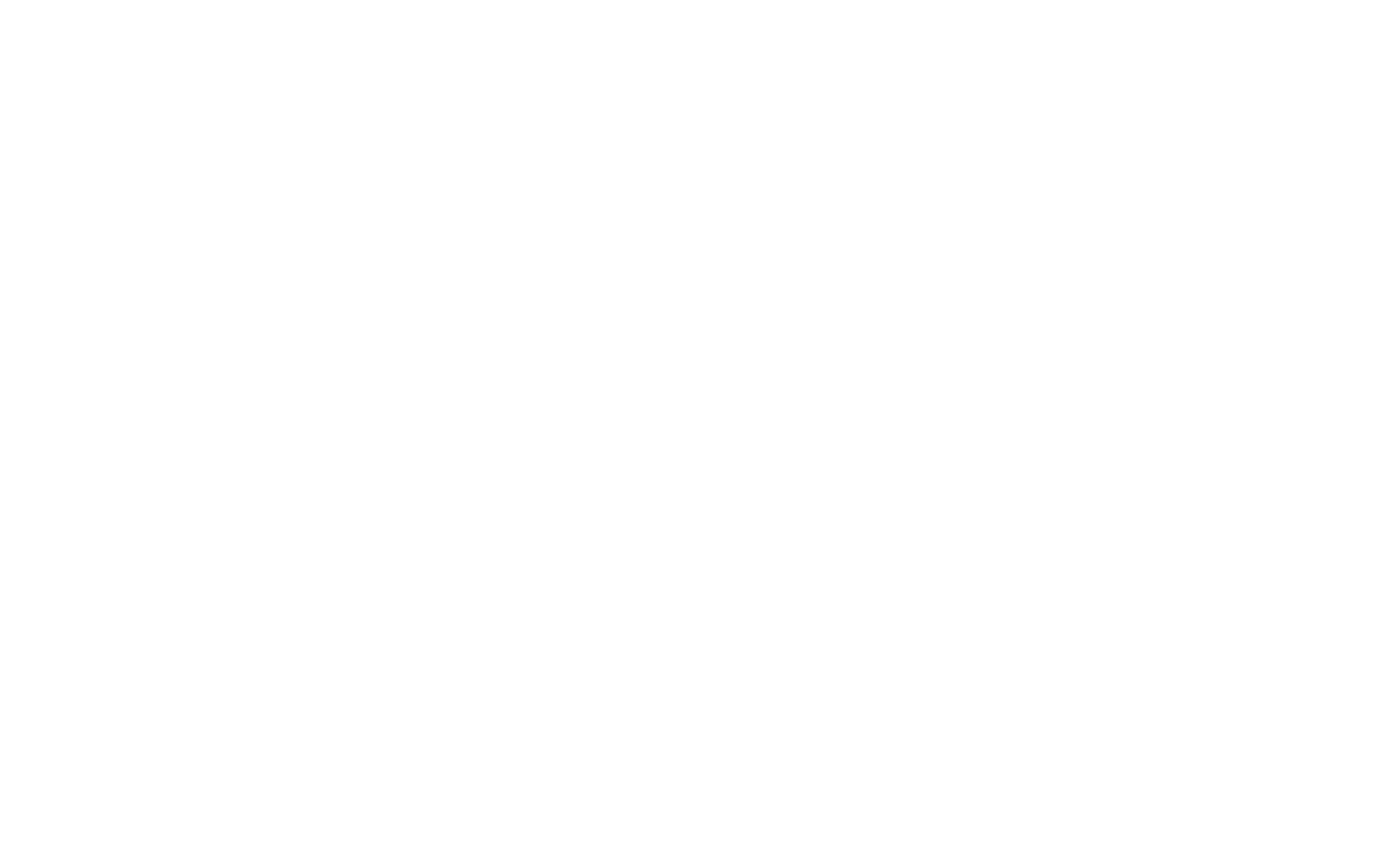### **JUSTICE COURT - SUMMARY**

*Department: Justice Court*

**Budget Year:** 2022 **Division:** Justice Court **Tax District:** Full Town

**Cost Center #:** 1110 **Manager:** Renee Brathwaite

### **Departmental Mission & Responsibilities:**

The Justice Court is a multifaceted Court, processing all criminal, civil, traffic and parking summonses issued within Town of Southampton. Complaints are handled from the following agencies: Southampton Town Police, New York State Police, Suffolk County Sheriff, Suffolk County Police, Park Rangers, Environmental Conservation, Bay Constables, Fire Marshal and Building and Zoning. Each court case involves many procedures. For the cases, the initial Information must be keyed in and the defendant's plea must be entered. Bail, if set and paid, must be entered, deposited in the bank and a record kept for auditing information must be keyed in and the defendant's plea must purposes. The cases must be scheduled for arraignment, for conferences, and maybe for trial. The Judge's decision must be noted, if any payment, it is posted to the computer, deposited in the bank, the processing of paperwork; and then the final procedure is to close the case manually and electronically both in CDR and TSLED.

#### **Workload:**

The Southampton Town Justice Court is one of the busiest Justice Courts in the State. Annually, the Justice Court handles over45,000 cases including Small Claims, Civil, Criminal, Traffic, Town Codes, and Parking Tickets. On average, this Court has over 50,000 people pass through the metal detector with over 16,500 activation's.

Arraignments are held on Saturday, Sunday and Monday mornings and Wednesday mornings and afternoons, as well as all Holidays. Small Claims and Civil Court is held on Monday and Friday Mornings, as well as some Wednesday evenings. Traffic tickets are heard on Monday afternoons. Criminal cases are heard on Tuesday, Wednesday and Thursday in the morning and afternoon sessions. The Town Code cases and Parking tickets are heard on Friday afternoons. Jury and non-jury trials are heard on Thursday. Drug Court is heard on Tuesday afternoons. Veterans Court is heard on Wednesday mornings. Night Court is held on Wednesday nights for Small Claims, Civil and some Town Code matters.

To handle this workload, there are four (4) Judges using three (3) courtrooms, along with one (1) Chief Court Clerk, thirteen (13) full time clerks, two (2) part time clerks, one (1) law clerk, two (2) stenographers, and two (2) interpreters. Every summer there are Law interns to assist the Judges. Also, assisting the Courts are four (4) court officers (budgeted through the Police Department) and a Domestic Violence staff (budgeted through the Business Management Department, supported through Justice Court fines and fees as per Chapter 8 of the Town Code).

In November 2003, the Drug Court (East End Regional Intervention Court (EERIC)) was started with Southampton Town Justice Deborah Kooperstein and Riverhead Town Justice Allen Smith. As of August 2016, Town Justice Andrea Schiavoni has joined the Drug Court staff. It started with one defendant and now has many defendants and over fifty (50) graduates. In April of 2014, the Veterans Court was started with Southampton Town Justice Andrea Schiavoni. It Started with one defendant and now has 5 defendants.

In June of 2002, the Court started to accept credit cards with Master Card and Visa. With this additional workload and the volume increasing each year, the computer system had to be updated and the Court chose Service Education Inc. (SEI). In May of 2004, the system became Windows NT platform and the Court was able to electronically submit the monthly reports to the State. In 2005, the system was updated to allow the Court to upload the Criminal Dispositions (CDR) and the vehicle and traffic violations (EDATE). At that time, the system also allowed the New York State Police to be able to start the new TRACS tickets. In 2014, the system also allowed the Town Police to be able to start using he TRACS system. In 2008, the Court obtained access to use the EJUSTICE system and the DMV Call system. In August of 2012 the Court started an amnesty program, which allowed the court to pilot an online credit card payment program through N-Court.

With such a large workload, there is a huge demand on equipment, computers and technological devices. Since 2001, the Court staff has been successful in writing and applying for grants to secure these items. The application of grants are submitted to the Office of Court Administration (OCA), the Justice Court Assistant Program (JCAP), as well as the Justice Court Survey through OCA.

**NOTES:**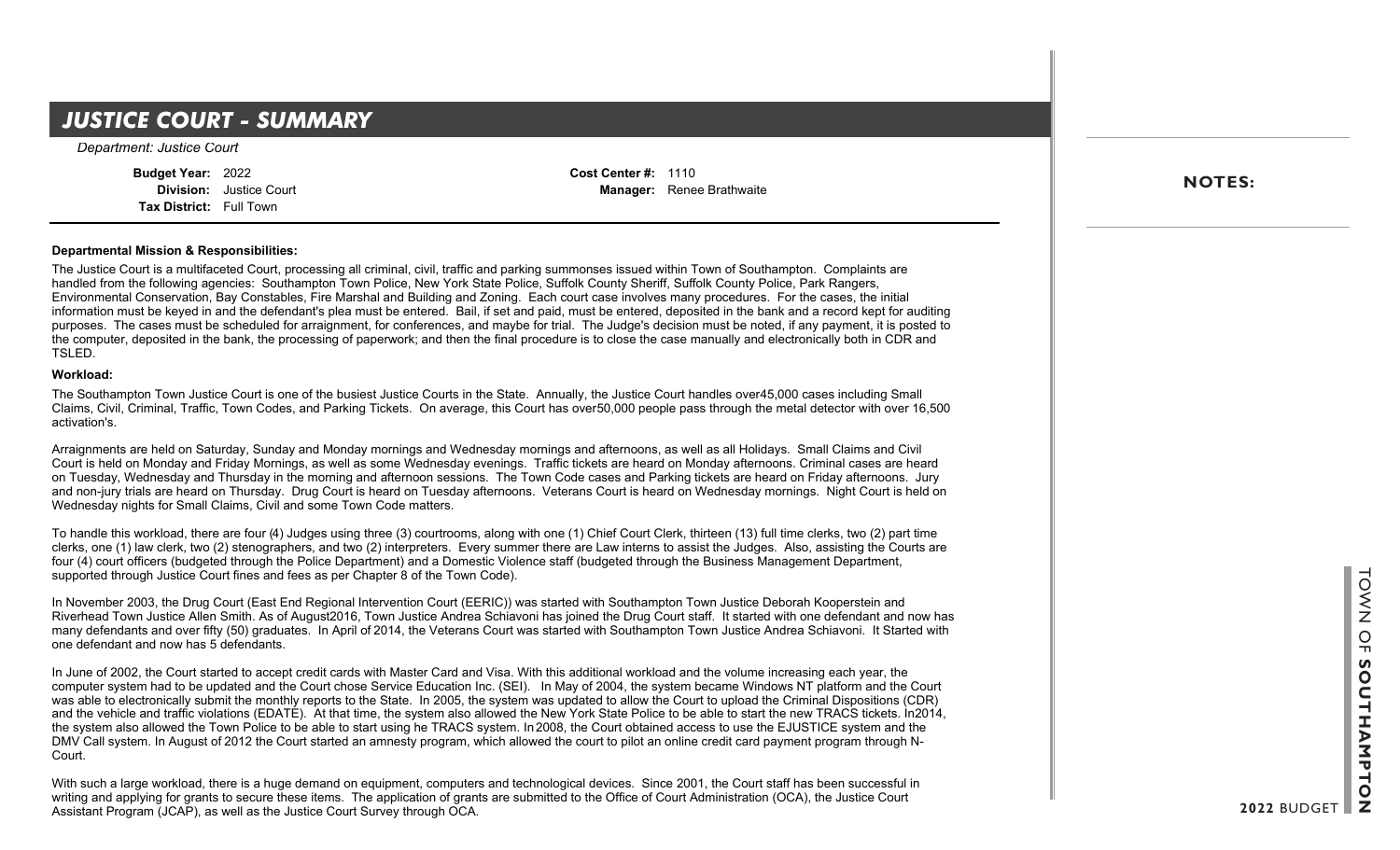### **Department Summary**

*Department: Justice Court*

**Budget Year:** 2022 **Division:** Justice Court **Tax District:** Full Town

**Cost Center #:** 1110 **Manager:** Renee Brathwaite

#### **Goals & Objectives:**

- 1. Continue to cross train the staff to optimize resources and improve level of service.
- 2. Continue to optimize the CDR, EDATE, EJUSTICE, and DMV Call programs.
- 3. Continue to optimize the online credit card payment program through N-Court for parking tickets.
- 4. To consider the online credit card program through N-Court for traffic tickets.
- 5. Complete the update record keeping and microfilming of the court's data.
- 6. Consider the expansion of the front lobby of the court.

#### **Legal Authority:**

The Traffic Violations Bureau of the Court was established pursuant to Sec. 67-1 of the Town Code.

**NOTES:**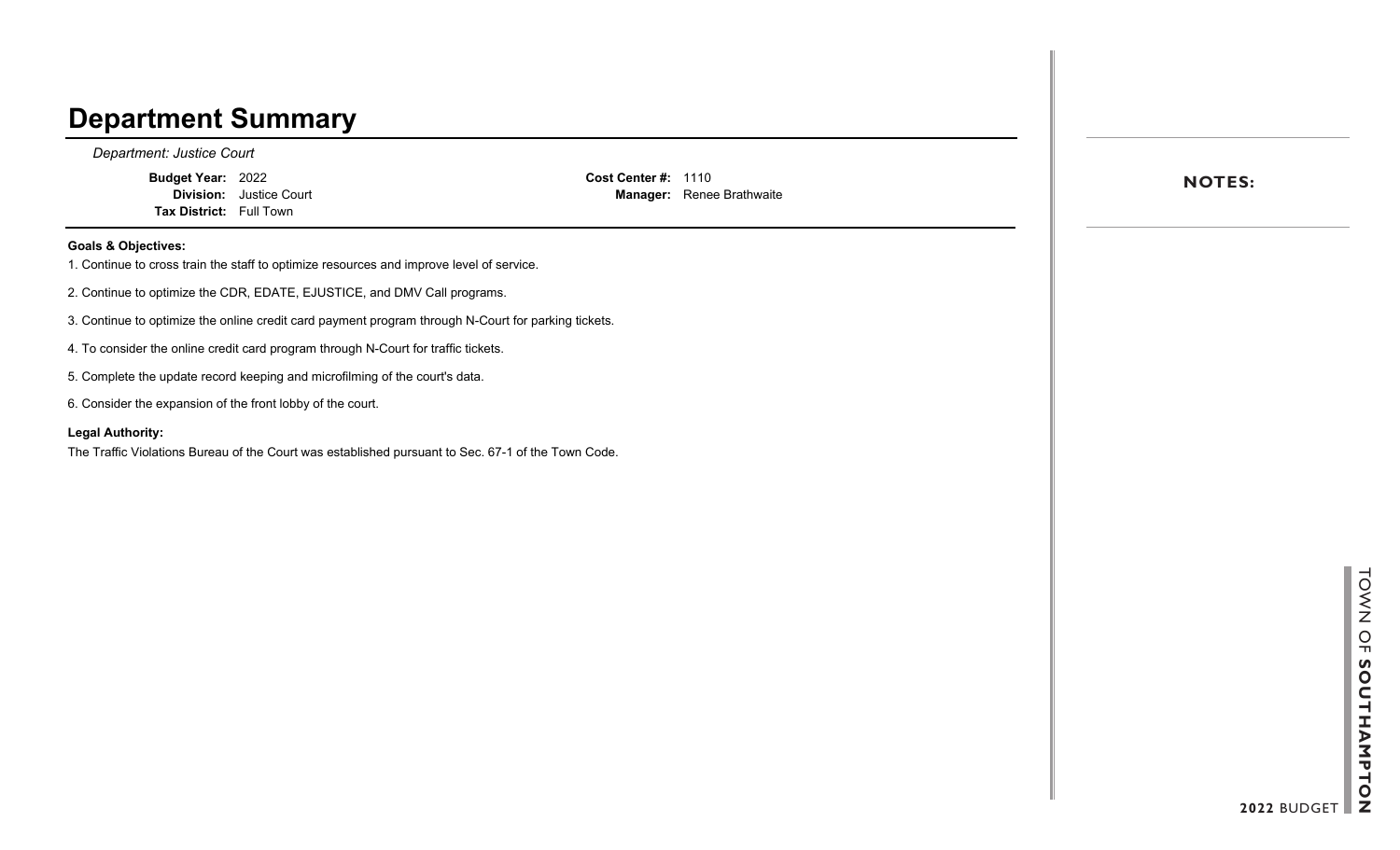## **Employee Compensation & Benefits Schedule**

| Position                               | Class/Grade/Step                                                 | <b>Base</b><br>Salary | Longevity      | Other<br>Comp | Total<br>Comp | <b>Benefits</b> | <b>Medical Employer</b> | <b>FICA Retirement</b> | Other<br><b>Benefits</b> | Total<br><b>Benefits</b> | Total<br>Comp. &<br><b>Benefits</b> | Yrs<br>1/1/22 | Srv Alloc.<br>% | <b>NOTES:</b> |
|----------------------------------------|------------------------------------------------------------------|-----------------------|----------------|---------------|---------------|-----------------|-------------------------|------------------------|--------------------------|--------------------------|-------------------------------------|---------------|-----------------|---------------|
| <b>Justice Court</b>                   |                                                                  |                       |                |               |               |                 |                         |                        |                          |                          |                                     |               |                 |               |
| <b>Justice Court</b>                   |                                                                  |                       |                |               |               |                 |                         |                        |                          |                          |                                     |               |                 |               |
| Justice Court - 1110                   |                                                                  |                       |                |               |               |                 |                         |                        |                          |                          |                                     |               |                 |               |
| Senior Justice Court Clerk             | <b>ADMINISTRATIVE</b>                                            | 120,603               | 6,031          | 0             | 126,634       | 29,724          | 8,465                   | 16,336                 | 944                      | 55,469                   | 182,103                             |               | 37.0 100.0      |               |
| <b>Court Clerk</b>                     | ADMINSUPPORT                                                     | 55,493                | 2,220          | 0             | 57,713        | 13,908          | 4,432                   | 7,445                  | 442                      | 26,228                   | 83,940                              | 14.7          | 100.0           |               |
| <b>Driver Messenger</b>                | CSEA40HOUR - 7-1-2010 /<br>CSEA40HOUR - 7-1-2010 - A /<br>Step 3 | 41,656                | 4,166          | 0             | 45,821        | 28,860          | 3,607                   | 6,059                  | 1,511                    | 40,038                   | 85,859                              |               | 100.0           |               |
| <b>Justice Court Clerk</b>             | CSEA40HOUR - 7-1-2010 /<br>CSEA40HOUR - 7-1-2010 - C /<br>Step 8 | 52,576                | 3,155          | $\mathbf 0$   | 55,730        | 14,868          | 4,280                   | 7,189                  | 423                      | 26,760                   | 82,491                              |               | 10.7 100.0      |               |
| <b>Justice Court Clerk</b>             | CSEA40HOUR - 7-1-2010 /<br>CSEA40HOUR - 7-1-2010 - C /<br>Step 7 | 52,200                | 2,088          | 0             | 54,288        | 28,860          | 4,169                   | 7,004                  | 417                      | 40,450                   | 94,738                              |               | 6.2 100.0       |               |
| <b>Justice Court Clerk</b>             | CSEA40HOUR - 7-1-2010 /<br>CSEA40HOUR - 7-1-2010 - C /<br>Step 6 | 51,459                | $\mathbf 0$    | $\mathbf 0$   | 51,459        | 28,860          | 3,953                   | 6,640                  | 404                      | 39,857                   | 91,315                              |               | 5.3 100.0       |               |
| Justice Court Clerk - Spanish Speaking | CSEA40HOUR - 7-1-2010 /<br>CSEA40HOUR - 7-1-2010 - C /<br>Step 1 | 47,961                | $\overline{0}$ | $\mathbf 0$   | 47,961        | 28,860          | 3,684                   | 6,188                  | 378                      | 39,110                   | 87,072                              |               | $0.5$ 100.0     |               |
| Justice Court Clerk - Spanish Speaking | CSEA40HOUR - 7-1-2010 /<br>CSEA40HOUR - 7-1-2010 - C /<br>Step 4 | 50,070                | 0              | 376           | 50,446        | 13,536          | 3,875                   | 6,509                  | 395                      | 24,315                   | 74,761                              | 2.9           | 100.0           |               |
| <b>Office Assistant</b>                | CSEA40HOUR - 7-1-2010 /<br>CSEA40HOUR - 7-1-2010 - B /<br>Step 2 | 44,861                | $\overline{0}$ | 2,658         | 47,519        | 1,572           | 3,649                   | 6,130                  | 364                      | 11,715                   | 59,233                              | 1.3           | 100.0           |               |
| Senior Office Assistant                | CSEA40HOUR - 7-1-2010 /<br>CSEA40HOUR - 7-1-2010 - D /<br>Step 1 | 51,730                | $\overline{0}$ | $\Omega$      | 51,730        | 28,860          | 3,974                   | 6,675                  | 406                      | 39,914                   | 91,645                              |               | $0.5$ 100.0     |               |
| Office Assistant - Spanish Speaking    | CSEA40HOUR-NEW /<br>CSEA40HOUR-NEW - B / Step<br>6               | 48,483                | 3,879          | 0             | 52,362        | 28,860          | 4,021                   | 6,754                  | 395                      | 40,030                   | 92,392                              |               | 15.3 100.0      |               |
| Senior Account Clerk Typist            | CSEA40HOUR - 7-1-2010 /<br>CSEA40HOUR - 7-1-2010 - E /<br>Step 1 | 55,520                | 4,442          | 0             | 59,962        | 28,860          | 4,604                   | 7,734                  | 450                      | 41,649                   | 101,610                             |               | 17.7 100.0      |               |
| Senior Justice Court Clerk             | CSEA40HOUR-NEW /<br>CSEA40HOUR-NEW - E / Step<br>Δ               | 59,049                | 4,724          | 440           | 64,213        | 28,860          | 4,931                   | 8,282                  | 479                      | 42,552                   | 106,765                             | 15.8          | 100.0           |               |
| Senior Justice Court Clerk             | CSEA40HOUR-NEW /<br>MC20249 / Step 1                             | 64,369                | 6,437          | 0             | 70,806        | 28,860          | 5,437                   | 9,132                  | 523                      | 43,953                   | 114,758                             |               | 24.7 100.0      |               |
| <b>Town Justice</b>                    | <b>ELECTOFFICIALS</b>                                            | 81,271                | 4,064          | 0             | 85,335        | 29,724          | 6,554                   | 11.008                 | 642                      | 47,928                   | 133,263                             | 24.1          | 100.0           |               |
| <b>Town Justice</b>                    | <b>ELECTOFFICIALS</b>                                            | 81,271                | 4,064          | 0             | 85,335        | 29,724          | 6,554                   | 11,008                 | 642                      | 47,928                   | 133,264                             | 28.8          | 100.0           |               |

**2022** BUDGET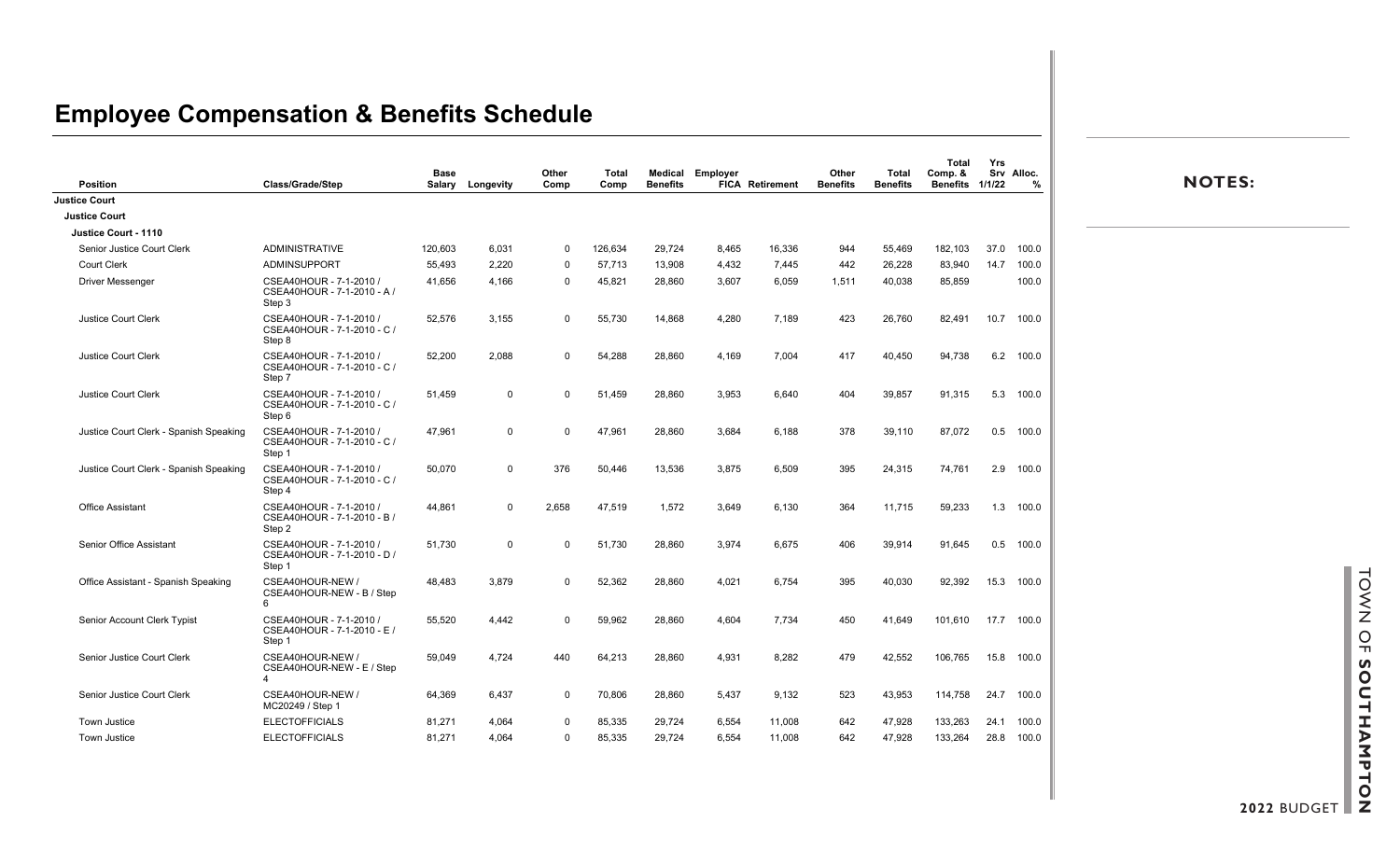## **Employee Compensation & Benefits Schedule**

|                                   |                       | <b>Base</b> |             | Other  | <b>Total</b> | Medical      | Employer |                        | Other           | Total           | <b>Total</b><br>Comp. & | Yrs<br>Srv Alloc. |       |
|-----------------------------------|-----------------------|-------------|-------------|--------|--------------|--------------|----------|------------------------|-----------------|-----------------|-------------------------|-------------------|-------|
| Position                          | Class/Grade/Step      | Salary      | Longevity   | Comp   | Comp         | Benefits     |          | <b>FICA Retirement</b> | <b>Benefits</b> | <b>Benefits</b> | Benefits 1/1/22         |                   | %     |
| <b>Justice Court</b>              |                       |             |             |        |              |              |          |                        |                 |                 |                         |                   |       |
| <b>Justice Court</b>              |                       |             |             |        |              |              |          |                        |                 |                 |                         |                   |       |
| Town Justice                      | <b>ELECTOFFICIALS</b> | 81,271      | $\mathbf 0$ | 2,658  | 83,929       | 1,572        | 6,446    | 10,828                 | 637             | 19,483          | 103,412                 | 6.1               | 100.0 |
| Town Justice                      | <b>ELECTOFFICIALS</b> | 91,271      | 0           | 6,062  | 97,333       | 1,572        | 7,475    | 12,555                 | 724             | 22,326          | 119,659                 | 2.0               | 100.0 |
| <b>Justice Court Clerk</b>        | PART-TIME             | 15,749      | 0           |        | 15,749       | $\mathbf{0}$ | 1,210    | 0                      | 136             | 1.346           | 17,095                  |                   | 100.0 |
| Justice Court Clerk               | PART-TIME             | 15,749      | 0           |        | 15,749       | $\mathbf{0}$ | 1,210    | $\mathbf 0$            | 136             | 1.346           | 17,095                  |                   | 100.0 |
| Student Intern I - Vacant         | SEASONAL              | 1,950       | 0           |        | 1,950        | $\Omega$     | 149      | $\mathbf 0$            | 24              | 173             | 2,124                   |                   | 100.0 |
| Student Intern I - Vacant         | SEASONAL              | 1,950       | 0           |        | 1,950        | $\Omega$     | 149      | $\mathbf 0$            | 24              | 173             | 2,124                   |                   | 100.0 |
| Student Intern I - Vacant         | SEASONAL              | 1,950       | 0           |        | 1,950        | $\Omega$     | 149      | 0                      | 24              | 173             | 2,124                   |                   | 100.0 |
| Student Intern I - Vacant         | SEASONAL              | 1,950       | 0           |        | 1,950        | $\Omega$     | 149      |                        | 24              | 173             | 2,124                   |                   | 100.0 |
| <b>Total Justice Court - 1110</b> |                       | 1,170,413   | 45,268      | 12,194 | 1,227,875    | 395,940      | 93,126   | 153,477                | 10,547          | 653,090         | 1,880,965               |                   |       |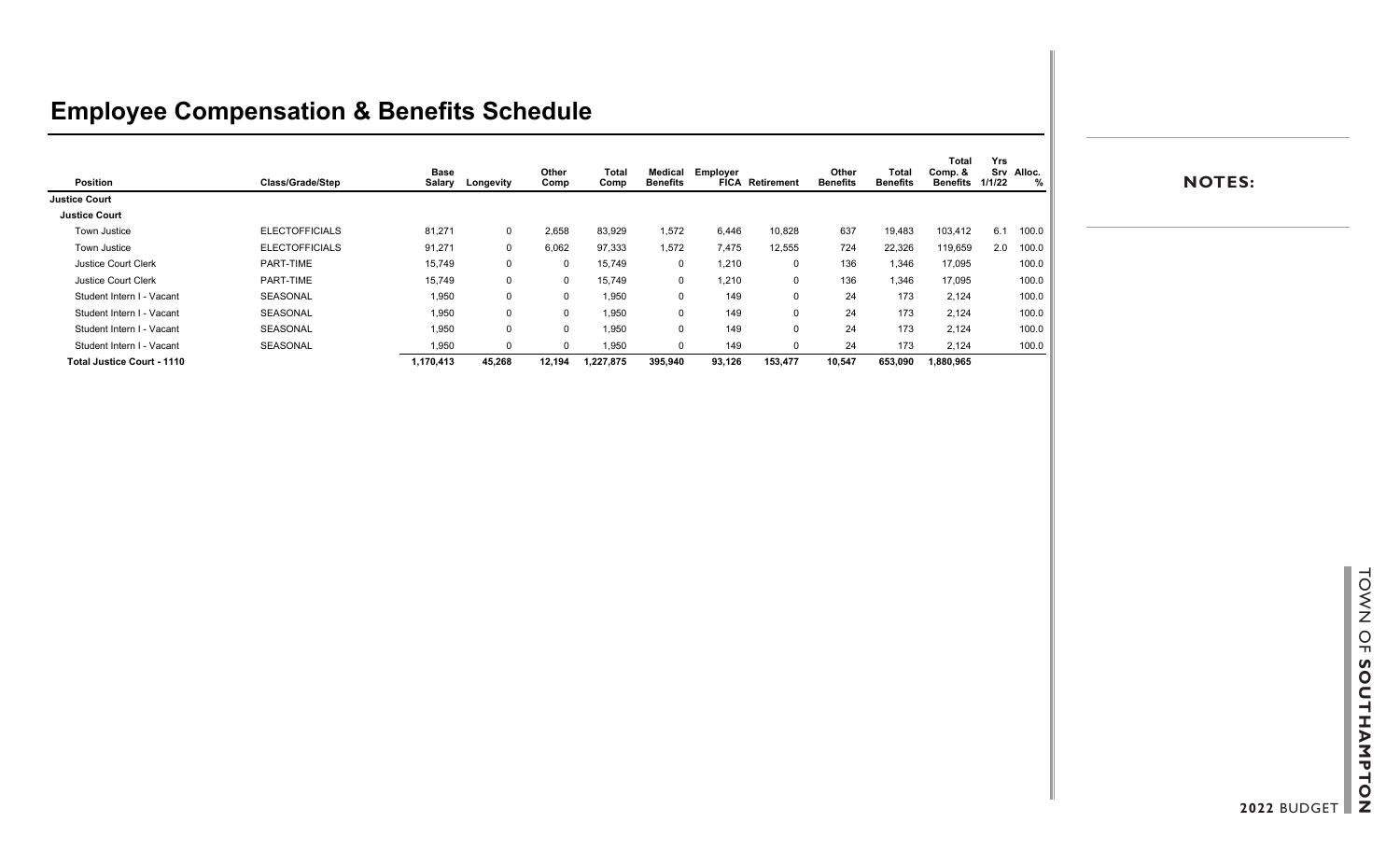# Town of Southampton

2022 Adopted Budget

Justice Court - 1110

| Account<br>Code | Description                              | 2020<br>Adopted<br><b>Budget</b> | 2020<br>Actual | 2021<br>Adopted<br><b>Budget</b> | 2021<br>Amended<br><b>Budget</b> | 2021<br>Dec YTD<br>Actual | 2022<br>Requested<br><b>Budget</b> | 2022<br>Tentative<br><b>Budget</b> | 2022<br>Preliminary<br><b>Budget</b> | 2022<br>Adopted<br><b>Budget</b> | 2022<br>Adopted<br>/2021<br>Amended<br>Difference % of Change | 2022<br>Adopted<br>12021<br>Amended | 2023<br>Requested<br><b>Budget</b> | 2023<br><b>Tentative</b><br><b>Budget</b> | 2023<br>Preliminary<br><b>Budget</b> | 2023<br>Adopted<br><b>Budget</b> |
|-----------------|------------------------------------------|----------------------------------|----------------|----------------------------------|----------------------------------|---------------------------|------------------------------------|------------------------------------|--------------------------------------|----------------------------------|---------------------------------------------------------------|-------------------------------------|------------------------------------|-------------------------------------------|--------------------------------------|----------------------------------|
|                 | <b>Real Property Taxes:</b>              |                                  |                |                                  |                                  |                           |                                    |                                    |                                      |                                  |                                                               |                                     |                                    |                                           |                                      |                                  |
| 1001            | <b>Property Taxes</b>                    | 2.052.173                        | 2.040.384      | 2,059,764                        | 1.951.824                        | 1.961.824                 | 2,124,182                          | 2.101.182                          | 2.085.625                            | 2.085.625                        | 133.801                                                       | 6.86%                               | 2,121,635                          | 2,131,635                                 | 2,131,635                            | 2,131,635                        |
|                 | <b>Total Real Property Taxes</b>         | 2,052,173                        | 2,040,384      | 2,059,764                        | 1,951,824                        | 1,961,824                 | 2,124,182                          | 2,101,182                          | 2,085,625                            | 2,085,625                        | 133,801                                                       | 6.86%                               | 2,121,635                          | 2,131,635                                 | 2,131,635                            | 2,131,635                        |
|                 | <b>Other Revenue:</b>                    |                                  |                |                                  |                                  |                           |                                    |                                    |                                      |                                  |                                                               |                                     |                                    |                                           |                                      |                                  |
| 2701            | Miscellaneous Tax Receipts               | $\Omega$                         | $\Omega$       | $\Omega$                         | $\Omega$                         | 4,635                     | $\Omega$                           | $\Omega$                           | $\Omega$                             | $\Omega$                         | $\Omega$                                                      | 0.00%                               | $\overline{0}$                     | $\Omega$                                  | $\Omega$                             | $\Omega$                         |
| 2770            | Miscellaneous                            | $\Omega$                         | 878            | $\Omega$                         | $\Omega$                         | 860                       | $\Omega$                           | $\Omega$                           | $\Omega$                             | $\Omega$                         | $\Omega$                                                      | 0.00%                               | $\mathbf{0}$                       | $\Omega$                                  | $\mathbf{0}$                         | $\Omega$                         |
| 3021            | <b>State Aid - Court Facilities</b>      | $\Omega$                         | $\Omega$       | $\Omega$                         | $\Omega$                         | 1.028                     | $\Omega$                           | $\Omega$                           | $\Omega$                             | $\Omega$                         | $\Omega$                                                      | 0.00%                               | $\overline{0}$                     | $\Omega$                                  | $\Omega$                             | $\Omega$                         |
| 3330            | <b>County Aid</b>                        | 90,000                           | 49,165         | 90,000                           | 90,000                           | 23,030                    | 90,000                             | 90,000                             | 90,000                               | 90,000                           | $\Omega$                                                      | 0.00%                               | 90,000                             | 90,000                                    | 90,000                               | 90,000                           |
|                 | <b>Total Other Revenue</b>               | 90,000                           | 50,043         | 90,000                           | 90,000                           | 29,553                    | 90,000                             | 90,000                             | 90,000                               | 90,000                           | $\mathbf{0}$                                                  | 0.00%                               | 90,000                             | 90,000                                    | 90,000                               | 90,000                           |
|                 | <b>Total Revenue</b>                     | 2,142,173                        | 2.090,427      | 2,149,764                        | 2,041,824                        | 1,991,377                 | 2,214,182                          | 2.191.182                          | 2,175,625                            | 2,175,625                        | 133,801                                                       | 6.55%                               | 2,211,635                          | 2.221,635                                 | 2,221,635                            | 2,221,635                        |
|                 | Salaries:                                |                                  |                |                                  |                                  |                           |                                    |                                    |                                      |                                  |                                                               |                                     |                                    |                                           |                                      |                                  |
| 6100            | <b>Salaries</b>                          | 1,085,441                        | 1,032,345      | 1,109,275                        | 1,057,389                        | 826,379                   | 1,121,113                          | 1,131,113                          | 1.131.113                            | 1.131.113                        | (73, 724)                                                     | (6.97%)                             | 1,142,435                          | 1,154,261                                 | 1,154,261                            | 1,154,261                        |
| 6101            | Overtime                                 | $\mathbf{0}$                     | 453            | $\Omega$                         | $\mathbf 0$                      | $\overline{0}$            | $\Omega$                           | $\Omega$                           | $\Omega$                             | $\Omega$                         | $\Omega$                                                      | 0.00%                               | $\mathbf{0}$                       | $\mathbf 0$                               | $\mathbf 0$                          | $\Omega$                         |
| 6103            | <b>Accumulated Sick/Personal Days</b>    | $\Omega$                         | 356            | $\Omega$                         | 369                              | 368                       | 816                                | 816                                | 816                                  | 816                              | (447)                                                         | $(121.14\%)$                        | 816                                | 816                                       | 816                                  | 816                              |
| 6105            | <b>Part Time Salaries</b>                | 37,924                           | 12,365         | 38,530                           | 38,530                           | 22,234                    | 39,300                             | 39,300                             | 39,300                               | 39,300                           | (771)                                                         | $(2.00\%)$                          | 40,086                             | 40,086                                    | 40,086                               | 40,086                           |
| 6110            | Longevity                                | 48,396                           | 42,797         | 48,703                           | 48,703                           | 12,594                    | 45,268                             | 45,268                             | 45,268                               | 45,268                           | 3,435                                                         | 7.05%                               | 45,956                             | 45.956                                    | 45.956                               | 45,956                           |
| 6127            | Cash in Lieu of Health Benefits          | 2,603                            | 8,413          | 8,626                            | 8,626                            | 5,522                     | 11,378                             | 11,378                             | 11,378                               | 11,378                           | (2,752)                                                       | $(31.90\%)$                         | 11,378                             | 11,378                                    | 11,378                               | 11,378                           |
|                 | <b>Total Salaries</b>                    | 1,174,364                        | 1,096,729      | 1,205,133                        | 1,153,616                        | 867,098                   | 1,217,875                          | 1,227,875                          | 1,227,875                            | 1,227,875                        | (74, 259)                                                     | $(6.44\%)$                          | 1,240,671                          | 1,252,496                                 | 1,252,496                            | 1,252,496                        |
|                 | <b>Employee Benefits - Current:</b>      |                                  |                |                                  |                                  |                           |                                    |                                    |                                      |                                  |                                                               |                                     |                                    |                                           |                                      |                                  |
| 6810            | <b>Employee Retirement - Active</b>      | 145,075                          | 144,781        | 164,311                          | 164,311                          | 132,413                   | 152,187                            | 153,477                            | 137,920                              | 137,920                          | 26,390                                                        | 16.06%                              | 155,032                            | 156,557                                   | 156,557                              | 156,557                          |
| 6830            | <b>FICA Tax Expenditure</b>              | 90,513                           | 81,417         | 91.569                           | 91,480                           | 63,532                    | 92,358                             | 93,126                             | 93,126                               | 93,126                           | (1,646)                                                       | $(1.80\%)$                          | 93,961                             | 94,870                                    | 94,870                               | 94,870                           |
| 6835            | MTA Tax                                  | 4,067                            | 3,619          | 4,119                            | 4,115                            | 2,692                     | 4,161                              | 4,195                              | 4,195                                | 4,195                            | (80)                                                          | $(1.94\%)$                          | 4,239                              | 4,279                                     | 4,279                                | 4,279                            |
| 6840            | <b>Worker's Compensation</b>             | 21,911                           | 16.883         | 6.348                            | 6.348                            | 4.948                     | 5,888                              | 5,929                              | 5,929                                | 5,929                            | 419                                                           | 6.60%                               | 6.018                              | 6.067                                     | 6.067                                | 6,067                            |
| 6860            | Medical Insurance - Active Employees     | 405,636                          | 323,932        | 377,676                          | 321,346                          | 256,591                   | 367,644                            | 367,644                            | 367,644                              | 367,644                          | (46, 298)                                                     | $(14.41\%)$                         | 367,644                            | 367,644                                   | 367,644                              | 367,644                          |
| 6865<br>6875    | Dental & Optical<br>Disability           | 24,840<br>418                    | 22,801<br>92   | 24,840<br>418                    | 24,840<br>418                    | 19,191<br>63              | 28,296<br>423                      | 28,296<br>423                      | 28,296<br>423                        | 28,296<br>423                    | (3, 456)<br>(6)                                               | $(13.91\%)$<br>$(1.38\%)$           | 28,296<br>423                      | 28,296<br>423                             | 28,296<br>423                        | 28,296<br>423                    |
|                 | <b>Total Employee Benefits - Current</b> | 692,459                          | 593,525        | 669,280                          | 612,857                          | 479.431                   | 650.956                            | 653.090                            | 637,533                              | 637,533                          | (24, 676)                                                     | $(4.03\%)$                          | 655,613                            | 658,136                                   | 658.136                              | 658,136                          |
|                 | <b>Total Employee Costs</b>              | 1,866,823                        | 1,690,254      | 1,874,413                        | 1,766,473                        | 1,346,528                 | 1.868.832                          | 1.880,965                          | 1.865.408                            | 1.865.408                        | (98, 935)                                                     | (5.60%)                             | 1,896,284                          | 1,910,633                                 | 1,910,633                            | 1.910.633                        |
|                 | Contractual:                             |                                  |                |                                  |                                  |                           |                                    |                                    |                                      |                                  |                                                               |                                     |                                    |                                           |                                      |                                  |
| 6406            | Repair Equipment                         | 200                              | $\mathbf 0$    | 200                              | 200                              | $\overline{0}$            | 200                                | 200                                | 200                                  | 200                              | $\Omega$                                                      | 0.00%                               | 200                                | 200                                       | 200                                  | 200                              |
| 6410            | Postage                                  | 17,100                           | 16,377         | 17.100                           | 17.100                           | 7,340                     | 17,100                             | 17,100                             | 17.100                               | 17,100                           | $\Omega$                                                      | 0.00%                               | 17,100                             | 17,100                                    | 17,100                               | 17,100                           |
| 6411            | <b>Printing and Stationery</b>           | 7,000                            | 5,324          | 7,000                            | 7,000                            | 2,909                     | 7,000                              | 7,000                              | 7,000                                | 7,000                            | $\Omega$                                                      | 0.00%                               | 7,000                              | 7,000                                     | 7,000                                | 7,000                            |
| 6412            | Publications                             | 1,900                            | 1,890          | 1,900                            | 1,900                            | 1,806                     | 1,900                              | 1,900                              | 1,900                                | 1,900                            | $\Omega$                                                      | 0.00%                               | 1,900                              | 1,900                                     | 1,900                                | 1,900                            |
| 6415            | Telephone                                | 500                              | 551            | 500                              | 500                              | 500                       | 500                                | 500                                | 500                                  | 500                              | $\Omega$                                                      | 0.00%                               | 500                                | 500                                       | 500                                  | 500                              |
| 6416            | Travel, Dues and Related                 | 8,700                            | 6,798          | 8,700                            | 8,700                            | 1,390                     | 8,700                              | 8,700                              | 8,700                                | 8,700                            | $\Omega$                                                      | 0.00%                               | 8.700                              | 8,700                                     | 8,700                                | 8,700                            |
| 6420            | Other                                    | 450                              | 185            | 450                              | 450                              | 216                       | 450                                | 450                                | 450                                  | 450                              | $\Omega$                                                      | 0.00%                               | 450                                | 450                                       | 450                                  | 450                              |
| 6423            | Small Equipment (Non-Capital             | 2,000                            | $\Omega$       | 2,000                            | 2,000                            | 652                       | 2,000                              | 2,000                              | 2,000                                | 2,000                            | $\Omega$                                                      | 0.00%                               | 2,000                              | 2,000                                     | 2.000                                | 2,000                            |
| 6425            | <b>Office Supplies</b>                   | 5,500                            | 5,564          | 5,500                            | 5,500                            | 3,230                     | 5,500                              | 5,500                              | 5,500                                | 5,500                            | $\Omega$                                                      | 0.00%                               | 5,500                              | 5,500                                     | 5,500                                | 5,500                            |
| 6428            | Drug Court Expense                       | 30,000                           | 24,138         | 30,000                           | 15,000                           | 6,238                     | 30,000                             | 30,000                             | 30,000                               | 30,000                           | (15,000)                                                      | $(100.00\%)$                        | 25,000                             | 25,000                                    | 25,000                               | 25,000                           |
| 6434            | Interpreters                             | 90,000                           | 53,600         | 90,000                           | 95,000                           | 68,220                    | 110,000                            | 88,000                             | 88,000                               | 88,000                           | 7,000                                                         | 7.37%                               | 105,000                            | 91,000                                    | 91,000                               | 91,000                           |
| 6435            | Stenographer                             | 108,000                          | 100,219        | 108,000                          | 118,000                          | 101.093                   | 158,000                            | 145,000                            | 145,000                              | 145,000                          | (27,000)                                                      | (22.88%)                            | 138,000                            | 148,000                                   | 148,000                              | 148,000                          |